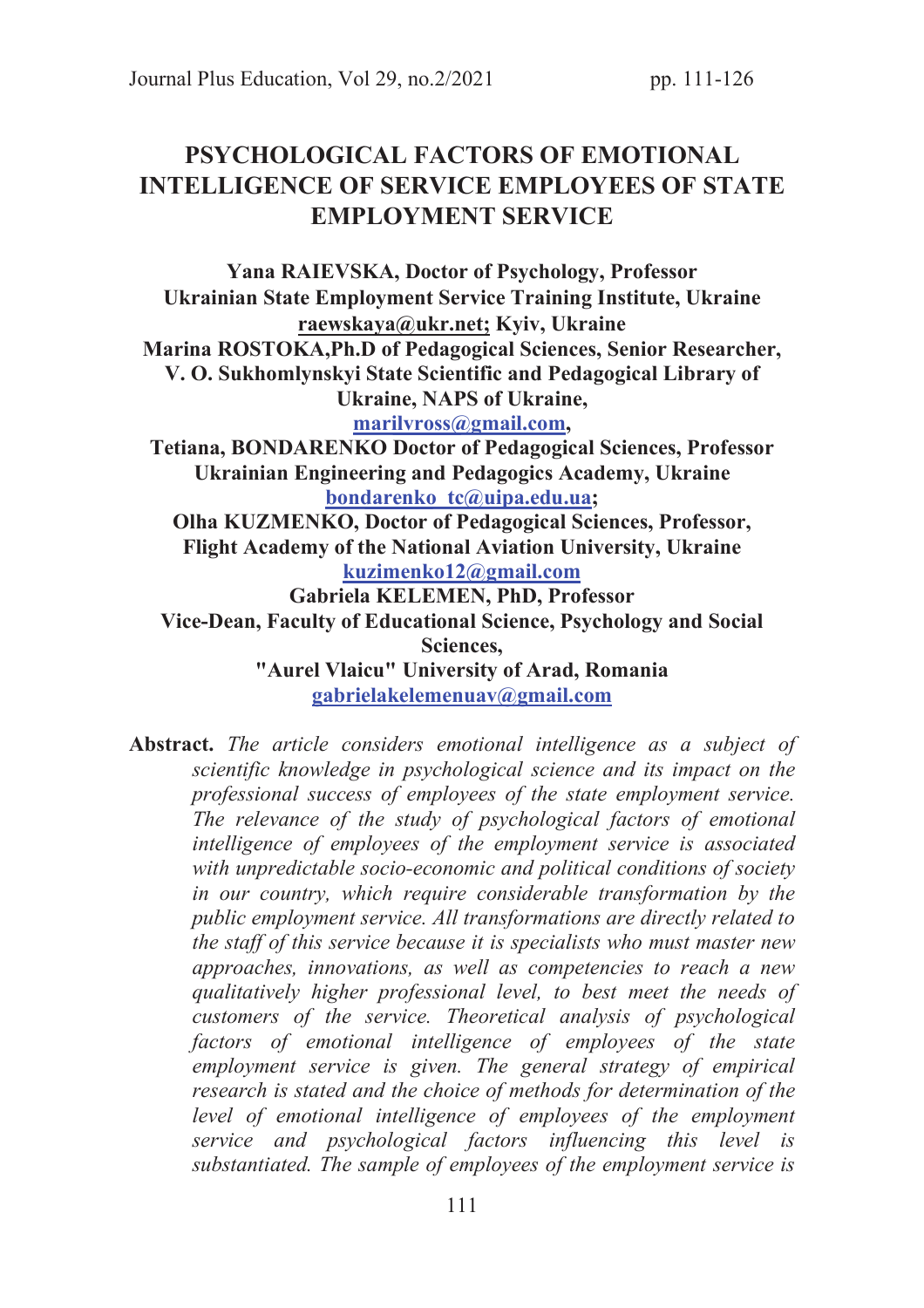*substantiated. A qualitative and quantitative analysis of the results of the study, as well as a comparative analysis of the levels of manifestation of indicators of psychological factors in groups of specialists with different soot work in the employment service.The stages of social and psychological support for activating the development of emotional intelligence for effective professional activity and successful self-realization of the personality are revealed. The content of the training program provides a comprehensive impact on the cognitive (assessment), emotional (experience) and behavioural (communicative behaviour) areas of personality. The training program is based on the basic principles of socio-psychological training practice – establishing a connection (affiliation), empathy, acceptance of others, cognitive processing of experience. The most productive methods of activating the development of emotional intelligence were the basic methods of socio-psychological training (group discussion, role play) and means of art therapy (dance therapy, music therapy, etc.). The use of techniques and methods of art therapy during socio-psychological training has proven their effectiveness.* 

Keywords: *Emotional Intelligence; Psychological Factors; Intensification of Development; Professional Activity; the Success of the Professional Activity; Social and Psychological Support; Employees of the State Employment Service.* 

Introduction. In modern society, the problem of competence in understanding and expressing emotions is quite acute, as the cult of rational attitude to life is gaining more and more supporters, which, in principle, contradicts the psycho-physiological and social characteristics, human needs. The very combination of the concepts of «intelligence» and «emotions» has caused much controversy and debate in the scientific community.

Today, due to the unstable socio-economic and political situation, in particular in Ukraine, the destabilization of the psychological state of the population has significantly increased. Researchers point to the negative phenomena experienced by a significant number of the country's population: tension, irritability, fear and uncertainty about the future. Therefore, emotional intelligence in recent decades has become the subject of scientific knowledge in psychological science and has led to the growing interest of scientists in the study of this phenomenon. The professional responsibilities of employees of the public employment service often require a specialist to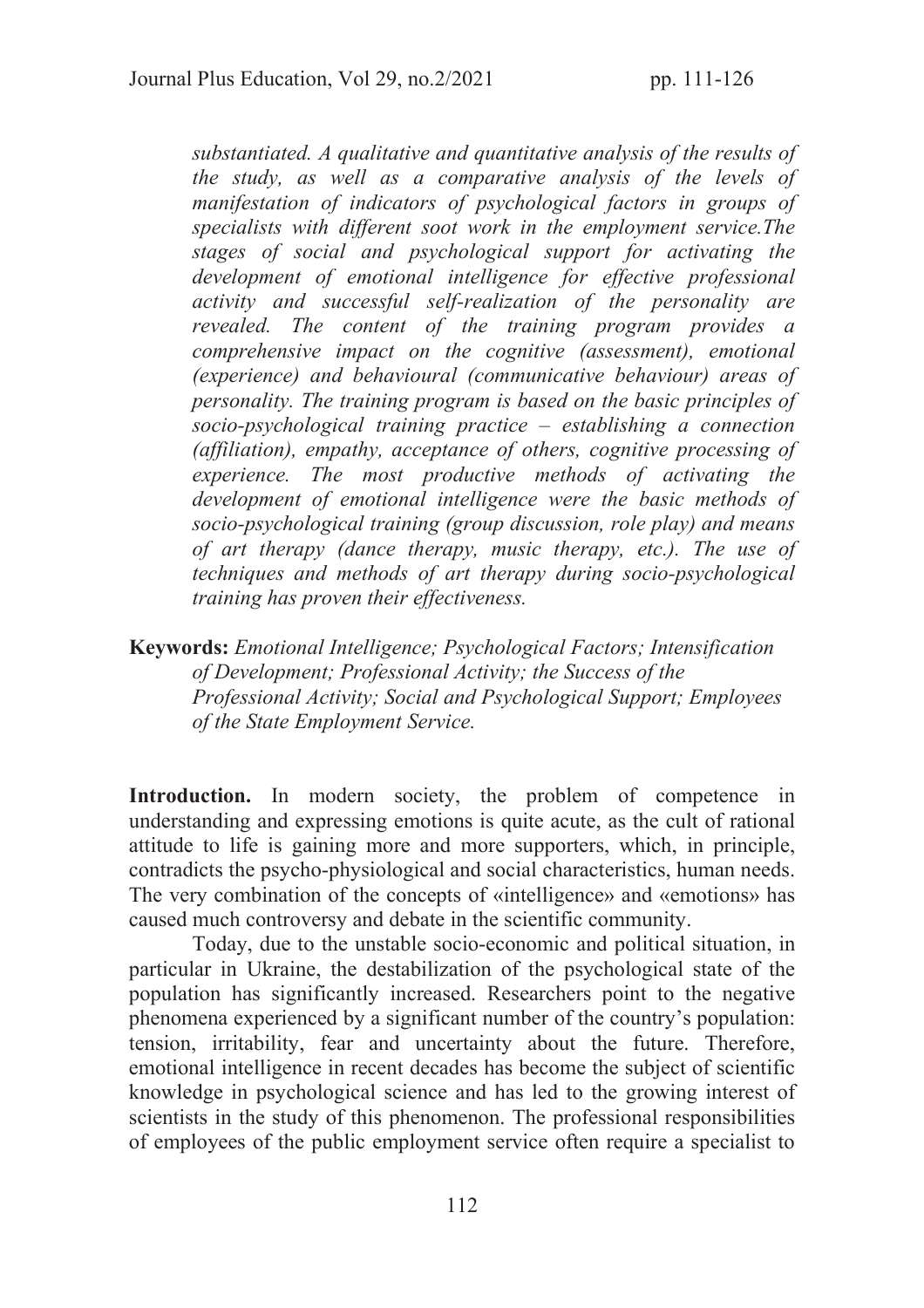make urgent decisions, self-discipline, the ability to maintain high performance in different conditions, emotional impact, constant psychological and intellectual stress.

All this can lead to depletion of psychological and physical resources of the specialist and, as a consequence, – to his emotional burnout. That is why the development of emotional intelligence in employees of the public employment service is of particular importance. Because to help a person who is desperate and depressed, the employee must have high self-efficacy, self-confidence, skillfully combine intelligence and emotions, belief in their strength to motivate the unemployed to make more efforts to find work and to succeed in professional activities.

The relevance of the study of psychological factors of emotional intelligence of employees of the public employment service is because the employment service specialist must cope with the tasks and quickly adapt to new requirements provided his appropriate level of professional competence as a specialist, his psychological and physical health, and also mental resistance to the development of negative states due to the stress of his work. The latter task is especially difficult for people who work in the «man-man» system. Therefore, a modern employee of the employment service must not only be professionally competent but also must have a high enough level of emotional intelligence, which should ensure his success in psychological and professional adaptation.

Analysis of recent research and publications.The introduction of the concept of emotional intelligence in the psychological thesaurus contributed to the intensive growth of research aimed at operationalizing the emotional-intellectual construct (I. Andrieieva, O. Vlasova, J. Mayer, E. Nosenko, P. Salovey), the study of adaptive functions and adaptive potential of emotional intelligence (I. Arshava, M. Breckett, N. Kovryha, T. Kumskova, V. Ovsiannykova, G. Yusupova).

The analysis of these sources shows that at this stage the theoretical and methodological foundations of intelligence, emotions and the relationship between them are quite deeply studied; emotional intelligence as a separate psychological phenomenon is investigated, its essence, the structure is revealed. However, research on the role of emotional intelligence and its activation of development as a way to optimize the successful professional activity of the individual remains insufficiently covered both in psychological theory and in practice.

The development of the problem of emotional intelligence is of interest for the complex and long-term process of professional development of the personality of the specialist. Numerous studies have been devoted to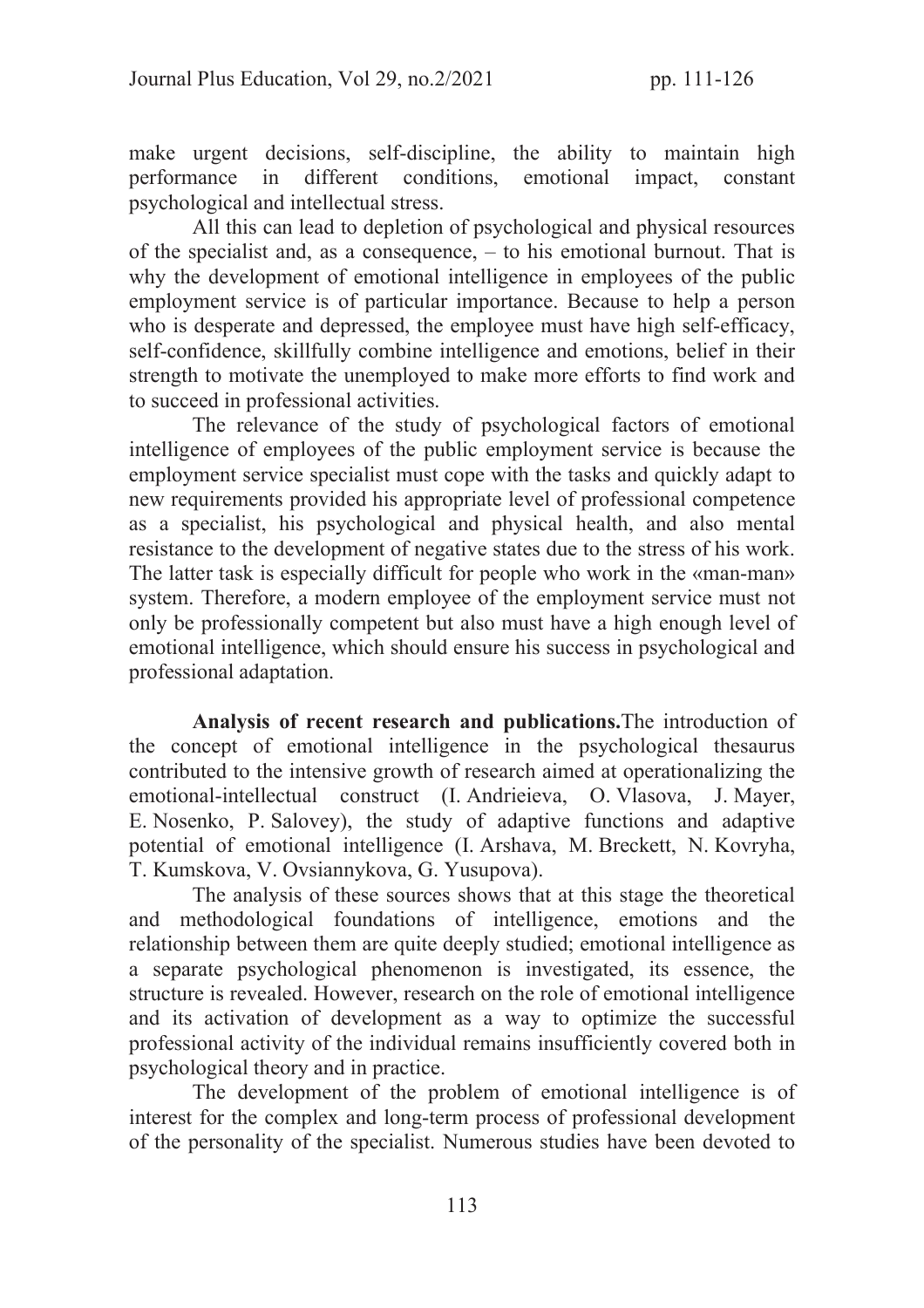the problem of formation of professional orientation, development of theoretical and methodological bases of professional training of future specialists (O. Holomshtok, E. Klimov, S. Pavliutenkov, M. Priazhnykov, H. Radchuk, B. Fedoryshyn, S. Chystiakova, P. Shavir, etc.). The ideas of personality development and the formation of a person's psychological readiness for future work were reflected in the works of K. Abulkhanova-Slavska, O. Asmolov, L. Bozhovych, L. Vyhotskyi, O. Leontiev, V. Rybalka, S. Rubinstein, and others. However, the contribution of emotional intelligence to improving the psychological readiness for future professional activity of employees of the state employment service has not been studied enough. The relevance of the topic is due to the awareness of its practical significance in terms of finding new ways to train these professionals.

In today's world, scientists offer different models of emotional intelligence, and it is usually described as a complex multicomponent construct. Since the set of components and their hierarchy do not have a clear definition, it is difficult to delineate the boundaries of this mental phenomenon and at the same time identify those components that are affected. However, most agree that emotional intelligence develops in the process of interpersonal communication.

Emotional intelligence (hereinafter  $-EI$ ) – a group of mental abilities that are involved in understanding and understanding their own emotions and the emotions of others. People with a high level of EI understand the emotions and feelings of others, can effectively manage their emotional sphere, and therefore in society their behaviour is more adaptive and they more easily achieve their goals in interaction with others [6; 8]. The term «emotional intelligence» began to be used in the early 1990s. Psychologists John Mayer and Peter Salovey began to use it to describe the degree of development of such human qualities as self-awareness, self-control, motivation, the ability to put yourself in the place of others, communication skills, the ability to establish mutual understanding. This term combines the ability of people to understand their thoughts, feelings and control their own emotions [9]. Emotional intelligence, according to researchers, is:

- the ability to understand the attitudes of the individual, represented in emotions and manage the emotional sphere based on intellectual analysis and synthesis; as the ability to effectively control emotions and use them to improve thinking, etc. (J. Mayer, P. Salovey) [9];

- integral property of the individual to recognize, understand, control, regulate their own emotions and the emotions of others and use these abilities to achieve vital goals (V. Zarytska) [3];

- the complex construct of mental abilities related to the operation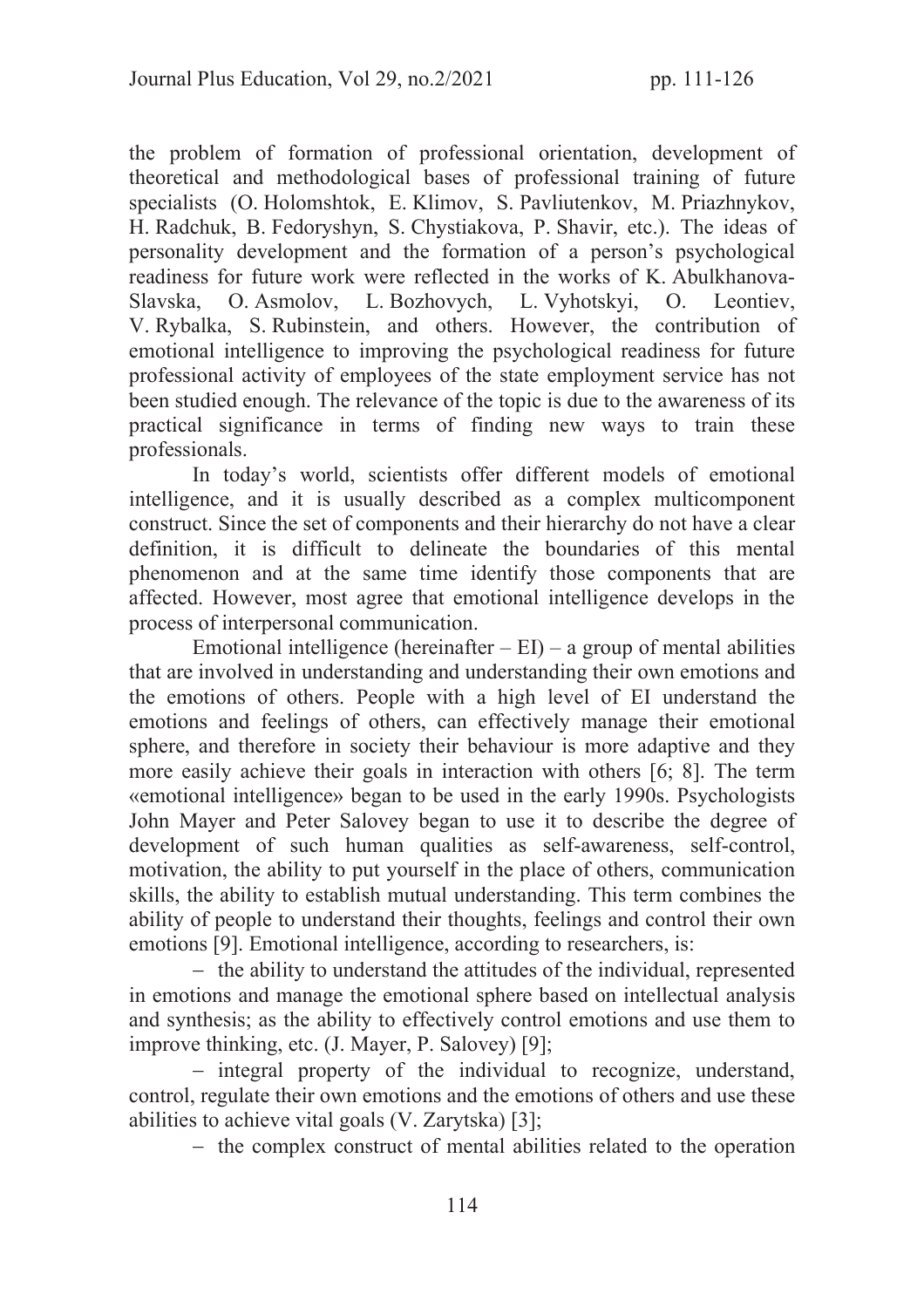of emotional information and the formation of the emotional experience of the subject (Yu. Breus) [2];

- a set of mental abilities to understand their own emotions and the emotions of others, as well as to manage the emotional sphere (I. Andrieieva) [1].

M. Smulson proposes the definition of intelligence as a holistic (integral) mental education, which is responsible for generating, constructing and restructuring mental models of the world by setting and solving problems and points out that intelligence has interprocess and metacognitive nature and different modalities depending on specific tasks. and features of the context in which they are carried out [7]. Of the three leading functions of intelligence – reflective, value-oriented and prognostic – the most important for the study of emotional intelligence is the second, which will serve as a strong argument in the appropriate context.

The biological prerequisites for the development of EI are innate features related to the functional asymmetry of the brain and the properties of temperament. The social preconditions of EI are formed primarily in the family environment. They are determined by the nature of relations between parents, their attention to the inner life of the child and the strategy of education, which involves the formation of adequate self-esteem and positive self-image, development of self-control and ability to weigh emotional information, lack of rigid attitude to the child's behaviour.

The influence of EI on human life proves the feasibility of studying the psychological factors that affect its development, which is presented in Fig. 1.

The psychological factors include such componentsEI as: behavioural, motivational, cognitive-target, professional.

Psychological factors include elements such as temperament, character, motivation, perception, assimilation, beliefs, attitudes, information processing, confidence in their emotional competence, emotional knowledge and skills, the manifestation of EI depending on the environment.

*Temperament* in its characteristics largely determines such dimensions of adult personality as neuroticism, extraversion and consciousness, which are highly correlated with questionnaires on EI.

*Character* –a set of stable individual personality traits that cause a similar algorithm of behaviour in similar situations and form a systemic structure of character, which consists of the following subsystems: traits that express attitudes toward other people (friendliness, aggression, sociability, sensitivity, compassion, demanding, distrust 'I, tact, decency); traits that express the attitude to work (responsibility, initiative, inertia, diligence, punctuality, purposefulness); traits that express self-esteem (selfishness, self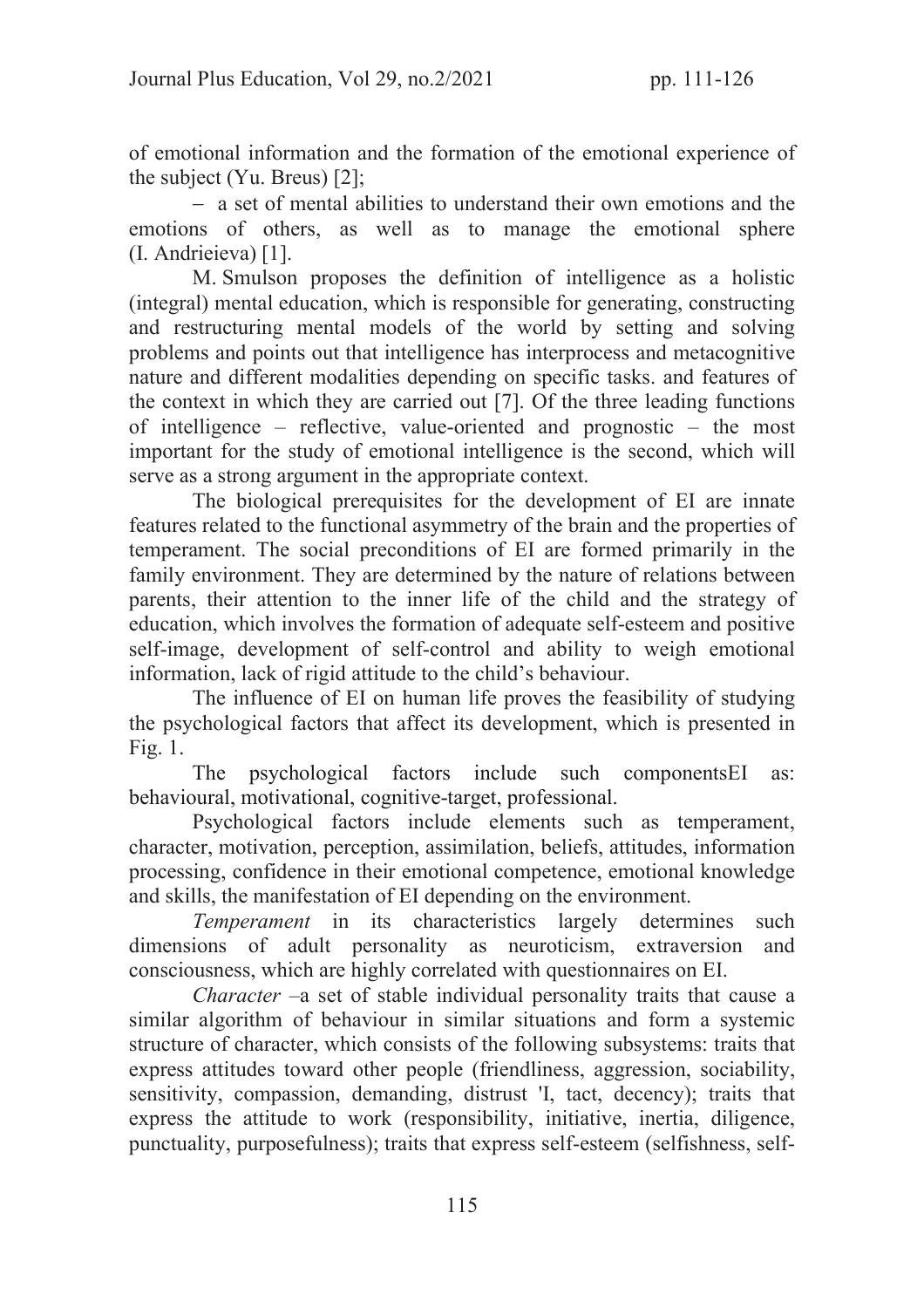criticism, egocentrism, pride, modesty, self-sacrifice).

*Motivation* is a psychophysiological process that determines the direction, organization, activity of a person to meet their own needs, in particular: biogenic (satisfaction of which is necessary to support physiological life) (food, water, air, clothing, housing), psychogenic (satisfaction of which is necessary for psychological comfort (social status, social status), utilitarian (satisfaction of which is necessary to improve the quality of life), hedonic (the need to achieve which is necessary for pleasure, the satisfaction of the person).



Fig. 1. Model of influence of psychological factors of EI on the professional activity of the person

Note. PEI – potential emotional intelligence; IPEI – intrapersonal emotional intelligence; IEI – interpersonal emotional intelligence; UOE – understanding of their own emotions; ME – management of own emotions;  $EC -$  expression control MPE – managing other people's emotions;  $UPE$ understanding other people's emotions.

*Perception* is a cognitive process, which consists of the reflection by the consumer of processes, phenomena, objects under the action of external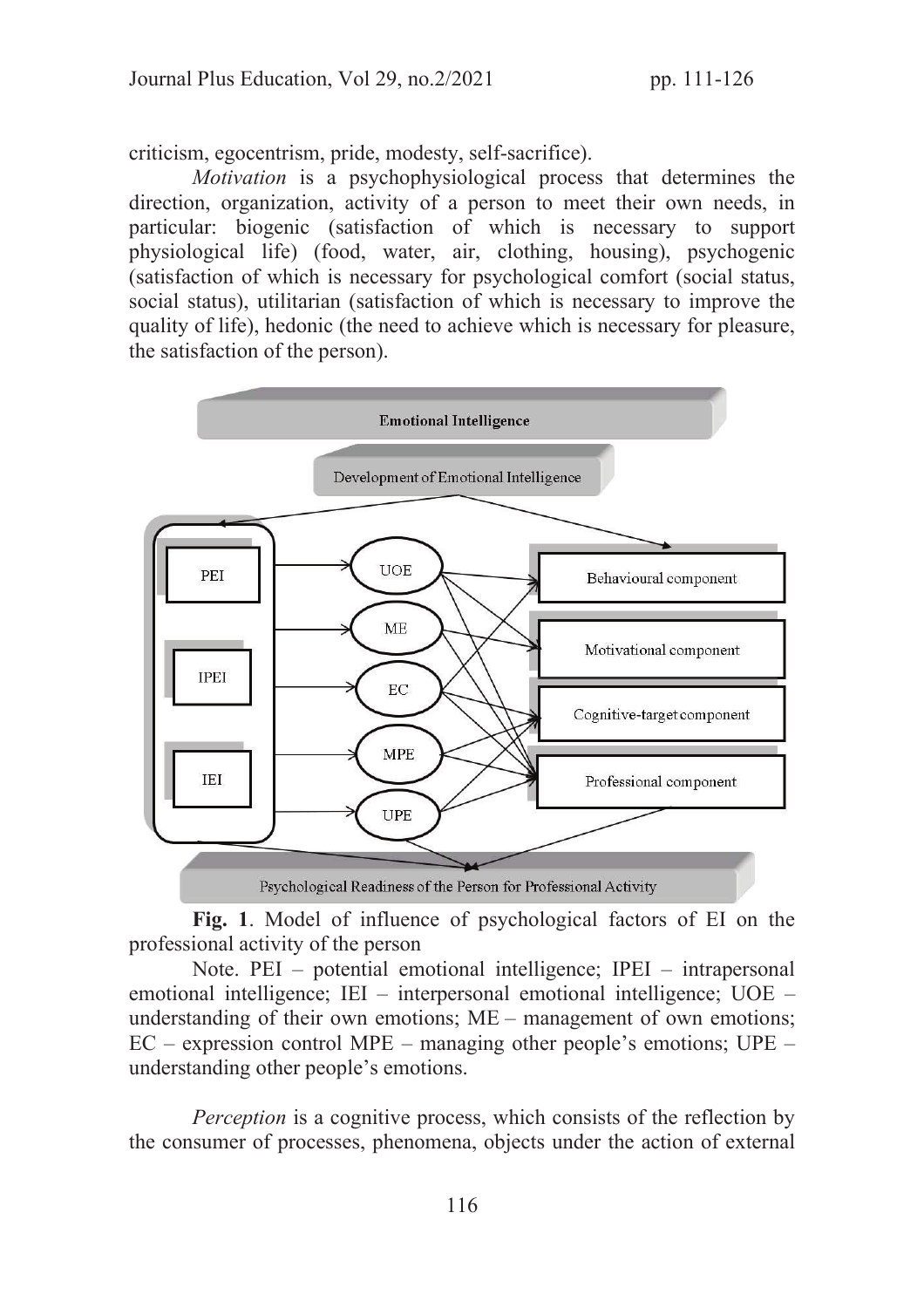information on the senses.

*Beliefs* are generalizations, imaginary characteristics made by a person about the surrounding world and ways of interacting with it, generalized rules of life that determine what to do in certain situations. Beliefs guide behaviour and volitional actions.

*Attitude* is a stable positive or negative assessment of the objects of the material or spiritual world formed based on beliefs. These are the feelings that a person feels towards the object and guide its behaviour.

*Information processing.* It can be assumed that some cognitive factors contribute to the processing of emotionally coloured stimuli and, consequently, affect the level of EI. Apparently, as a tool for measuring them can be considered, in particular, the emotional test of Strup and Scherer's method for recognizing the emotional colour of voices.

*Confidence in their emotional competence.* This aspect of EI reflects a person's knowledge and ideas about their ability to understand emotions, manage them and use them in interpersonal interaction. The basis of confidence in their emotional competence is the processes of self-esteem and self-regulation. Thus, this construct is formed in the process of social learning. Therefore, it should depend more on learning at different stages of ontogenesis than on temperament.

*Emotional knowledge and skills.* High EI implies the availability of specific knowledge and skills that help to behave successfully in certain situations. Acquisition and implementation of skills in the field of emotions are facilitated by high confidence in their emotional competence.

*Manifestation of EI depending on the environment.* In a research environment that is usually calm, there are more opportunities to focus on the task, on the emotional manifestations, other conditions that can contribute to the suppression of EI. If this assumption is correct, then EI is a characteristic that describes the process and result of human activity in certain environmental conditions, taking into account their characteristics.

Thus, the psychological factors of EI of employees of the public employment service include temperament, character, motivation, perception, assimilation, beliefs, attitudes, information processing, confidence in their emotional competence, emotional knowledge and skills, the manifestation of EI depending on the environment.

Methodology. The sample consisted of 84 employees of the state employment service. The workers who took part in the study were people aged 26 to 52 with higher education, of whom 73 were women and 11 were men. Group 1 – surveyed employees of the employment centre who work in the service from 1 to 5 years (30 people). Group  $2$  – surveyed employees of the employment centre who work in the service for 5 to 15 years (40 people).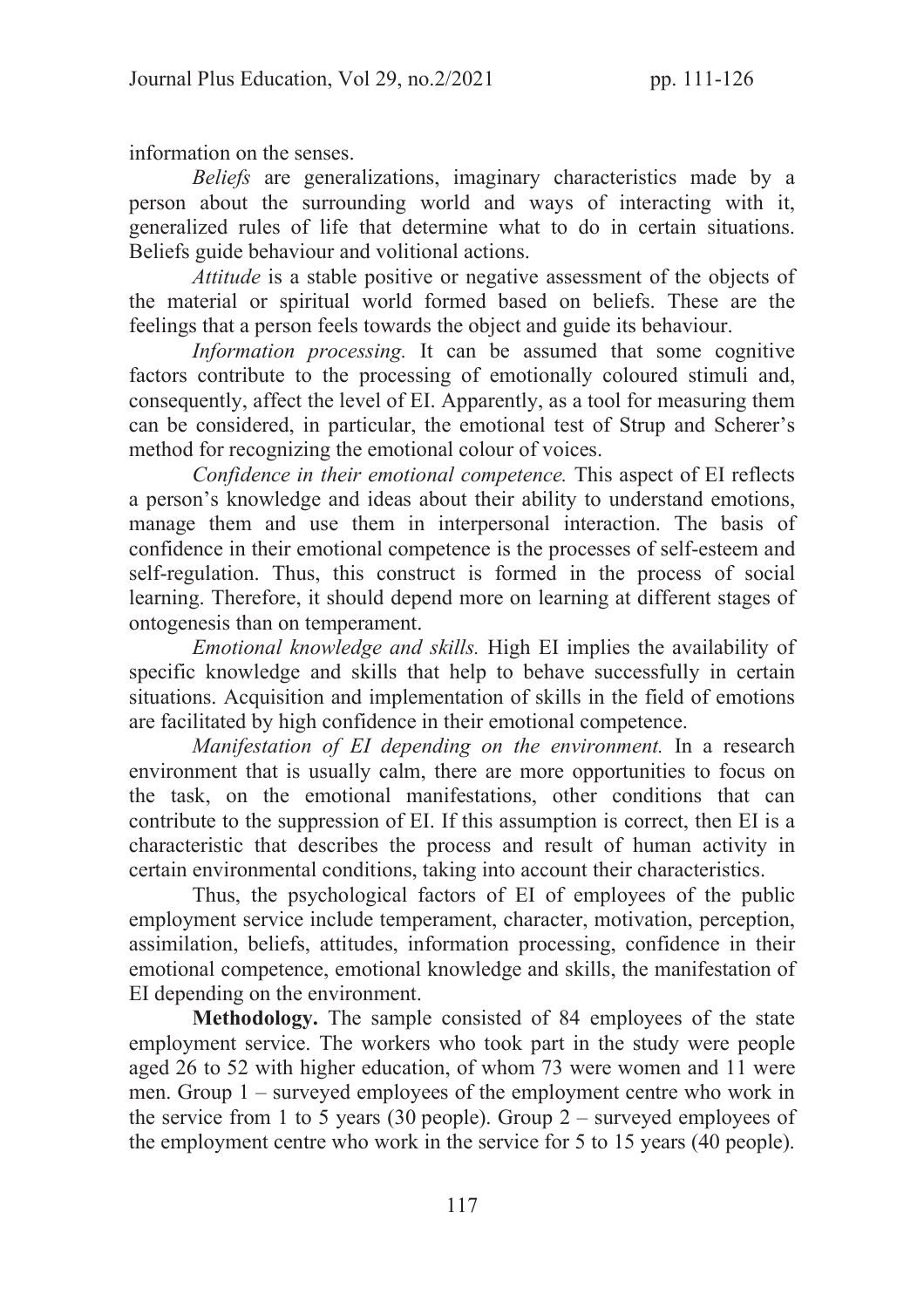Group  $3$  – surveyed employees of the employment centre who have been working in the service for 15 years or more (14 people).

The study was conducted in three stages. At the first stage of the research, the theoretical sources on this problem are analyzed, the sample of employees of the state employment service is determined, the methods and general strategy of the research are chosen. At the second (ascertaining) stage of research the collection, processing, quantitative and qualitative analysis of empirical data was carried out. At the third (formative) stage, the «Program to promote the development of EI in employees of the state employment service» was developed and tested. To study the level of EI of employees of the public employment service and the psychological factors of emotional intelligence of these employees, the following methods were selected: the method of diagnosis of «emotional intelligence of N. Hall»; D. Lusin's «Emin» method; methods of diagnosing EI M. Manoilova; method «Integral job satisfaction» (N. Fetiskin, V. Kozlov, G. Manuilov); method «Test of communication skills» by L. Michelson.

Presentation of the main material and substantiation of the obtained results. According to the method of «Test of communicative skills» (L. Michelson) the level of communicative competence and quality of formation of basic communicative skills of all interviewed employees of the state employment service is determined. In general, analyzing the obtained empirical data, it was found that the predominant style of communication of employees of the state employment service is a competent style, namely of 84 people: 57 people (67.9%) – competent; 23 persons (27.4%) – dependent; 4 people  $(4.8\%)$  – aggressive style.

In general, a competent style of communication involves a high level of orientation in the communication situation, adequate assessment of others, understanding of the subtext of communication and the emotional state of the interlocutor; aggressive indicates that people do not have sufficient analysis of their behaviour and the behaviour of another person, inadequate evaluation of others, poor self-control, lack of ability to find the appropriate form of communication to effectively influence the interlocutor; dependent communication style is characterized by the manifestation to some extent of both trends, ie understanding of people and situations is incomplete, the impact on others is not always effective in the situation, and such behaviour can be called insecure. Thus, it was found in a sample of subjects with work experience from 1 to 5 years (30 people): dependent communication style in 15 (50%) people; competent style in 13 (43.3%) people; aggressive style in 2 (6.7%) people; in a sample of subjects with work experience from 5 to 15 years (40 people): dependent communication style in 5 (12.5%) people;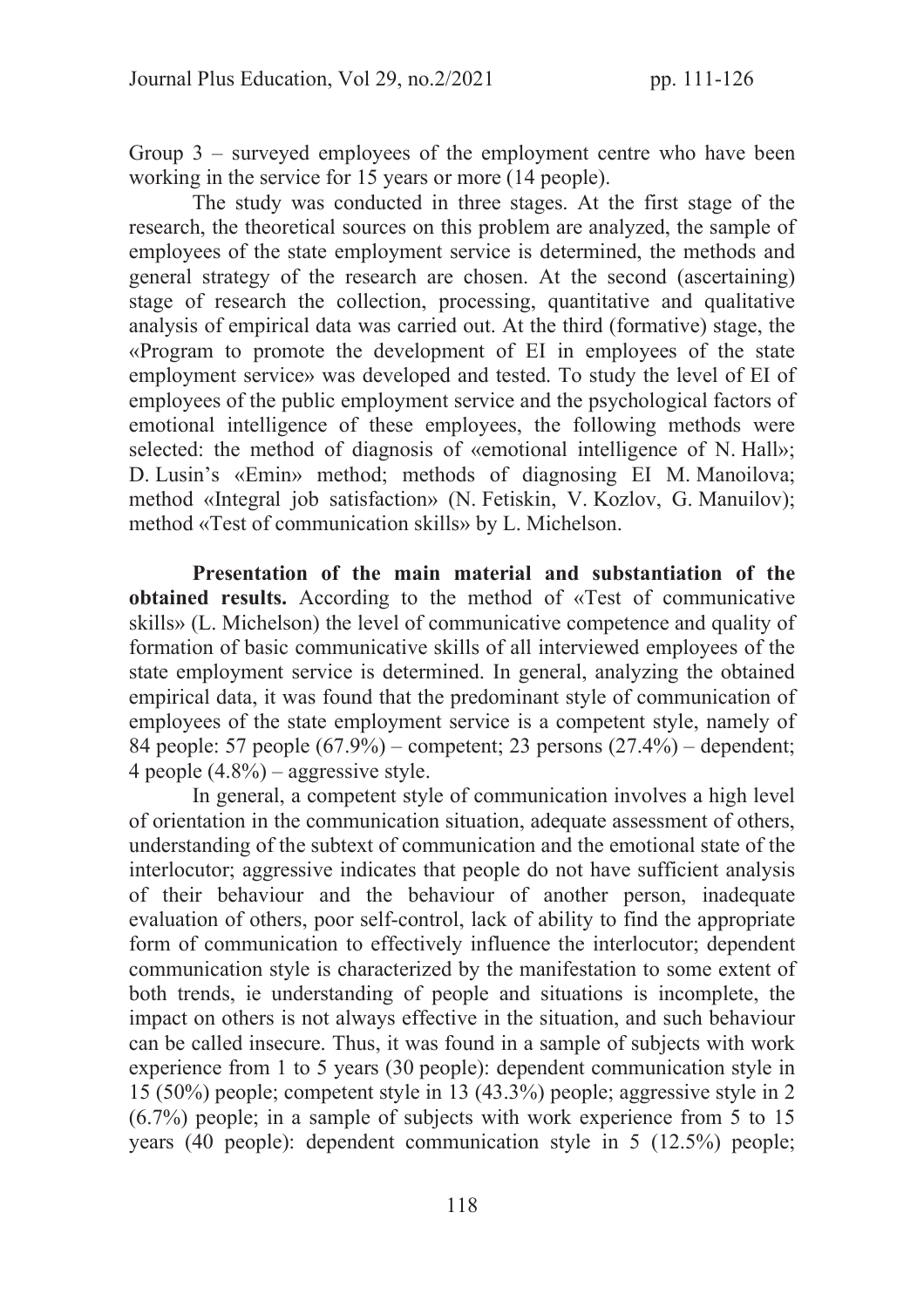competent style in 34 (85%) people; aggressive style in 1 (2.5%) person; in the sample of subjects with work experience of 15 years or more (14 people): dependent communication style in 3 (21.4%) people; competent style in 10  $(71.4\%)$  people; aggressive style in 1  $(7.1\%)$  person. Thus, in the sample of respondents with work experience from 5 to 15 years, the most people with a competent communication style 34 (85%), the least 5 (12.5%) people with a dependent style and only 1 (2.5%) person with an aggressive style of communication compared to other groups.

According to the method of «Integrated Job Satisfaction» (N. Fetiskin, V. Kozlov, G. Manuilov) the level of overall job satisfaction of all interviewed employees of the state employment service is determined, in particular, the predominant are average and high rates, namely of 84 people: 7 people (8, 3%) – low; 42 people (50%) – medium; 35 people (41.7%) – high rates. Sample of subjects with service experience from 1 to 5 years (30) people): low rates in 3 (10%) people; average figures for 20 (66.7%) people; high rates in 7 (23.3%) people. Sample of subjects with work experience in the service from 5 to 15 years (40 people): no low rates; average rates in 14 (35%) people; high rates in 26 (65%) people. Sample of subjects with work experience of 15 years or more (14 people): low rates in 4 (28.6%) people; average figures for 8 (57.1%) people; high rates in 2 (14.3%) people. Thus, in the sample of respondents with 5 to 15 years of service, the highest rates are 26 (65%), all others have an average of 14 (35%) and there are no people with low rates compared to other samples.

As a result of empirical research, qualitative and quantitative processing of the obtained data, including the use of mathematical statistics, namely the Mann-Whitney U-test, it was concluded that the results of the methods «Test of communication skills» (L. Michelson) and «Integral Job Satisfaction» (N. Fetiskin, V. Kozlov, G. Manuilov), employees of the employment service with work experience from 5 to 15 years, have a higher level of EI than employees working in this service from 1 to 5 years, and also from 15 years and more. Also, employees working from 5 to 15 years have a higher level of job satisfaction and a higher level of communication skills than those of other groups.

The general level of job satisfaction and communication skills of employees of the public employment service is at a fairly high level (most respondents have from medium to high rates). This level is influenced by the fact that the work of employees of the state employment service is work with people, some employees have psychological education.

Activation of the development of EI for effective professional activity and successful self-realization involves socio-psychological support, which includes the following stages: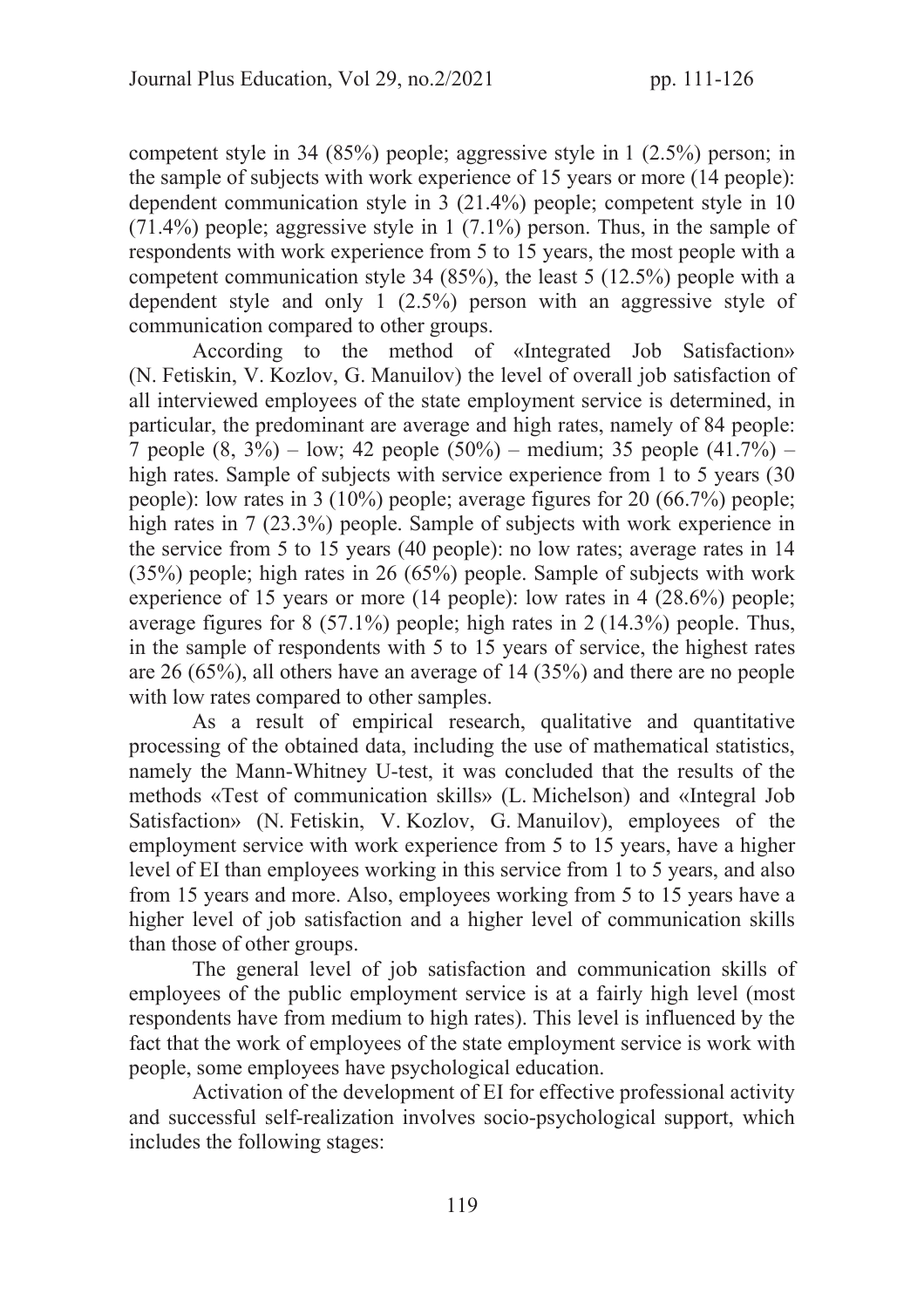*The first stage* is the formation of a person's readiness to know the world, its laws, self-knowledge, which consists in the realization of the influence of the emotional sphere on life, and the emotional experiences themselves – as values; the importance of inner harmony, psychological well-being, healthy relationships with other people for a full life; life values, priorities, ie primary and secondary; responsibility for one's own emotional experiences; own basic life position, life beliefs, internal guidelines – as resources for the development of EI; the existential value of life «here and now».

*The second stage* – the provision of personality and their assimilation of information about the inner world of man and the place of emotions and feelings in it; emotions, their types, functions, causes, features of the course, levels of manifestation; ways of managing emotions, verbal and nonverbal level of expression of emotions, emotional qualities of personality.

*The third stage* is the implementation of exercises aimed at understanding values, changing restrictive stereotypes, acquiring skills of conscious emotion management, using them in a training environment and further in everyday life.

The tasks of social and psychological support are:

1) enrichment of training participant's experience of self-knowledge related to psycho-emotional states; mastering the skills of identification of psycho-emotional states that promote and hinder activities;

2) formation by participants of training of internal ways of transformation of the psychoemotional state;

3) the formation of abilities for emotional self-regulation through the development of emotional and intellectual abilities;

4) optimization of psycho-emotional states through the development of methods of self-organization of activities, including activity planning and goal setting;

5) the development of methods of self-regulation of psychoemotional states (learning anxiety, fears, frustration, aggressive tendencies, anxiety, helplessness and insecurity, mental stress, etc.);

6) development of communication skills and abilities as a means of regulating psycho-emotional states;

7) the development of self-confidence as the basis of constructive psycho-emotional states;

8) correction of behaviour (coping strategies and coping resources) when experiencing negative psycho-emotional states in the activity (development of constructive strategies for coping with stress).

Methodological support for the development of EI of civil servants includes the development of a program to promote the development of EI of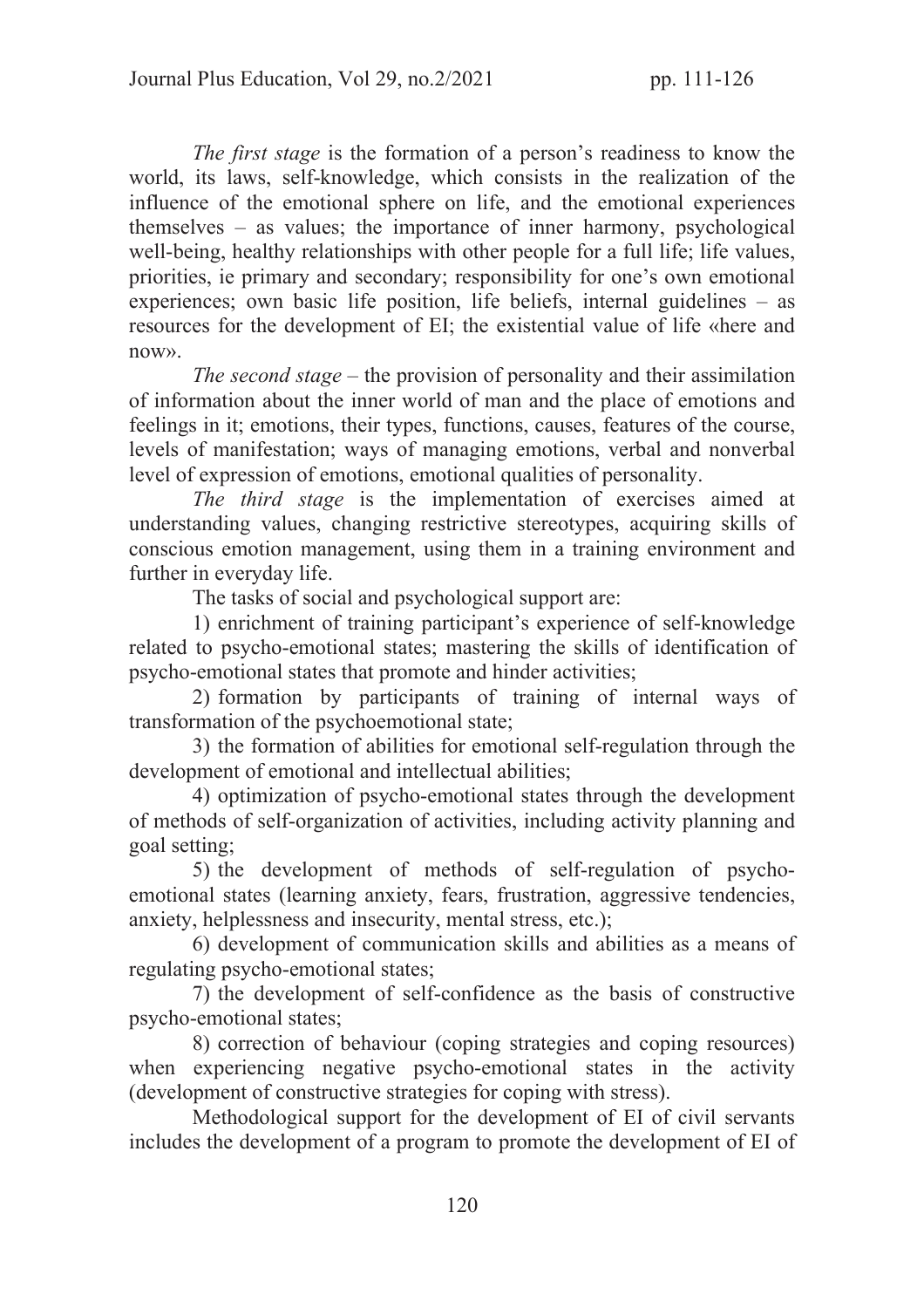civil servants, including a mini-course «Phenomenology of emotional intelligence: socio-psychological aspects», socio-psychological training «Development of emotional intelligence through awareness and selfregulation»; experimental approbation of a mini-course and training; measuring the effectiveness of the EI development program.

The methodology of training sessions is based on the principle of gradual development of the group and continuity in self-knowledge and selfimprovement of the individual. Each lesson is a logical continuation of the previous one, and in terms of content – the basis of the next.

The content of the training program provides a comprehensive impact on the cognitive (assessment), emotional (experience) and behavioural (communicative behaviour) areas of personality.

The training program is based on the basic principles of sociopsychological training practice – establishing a connection (affiliation), empathy, acceptance of others, cognitive processing of experience. The basic principle is the inclusion of the subject in the process of training interaction, which involves three main areas: cognitive, emotional, behavioural – a change in one of which leads to a change in all others.

The program of training sessions on activating the development of EI involves the use of five groups of training tools.The first group includes training procedures aimed at forming empathy, trust of participants in each other, the ability to recognize and understand the emotional state of people. Their purpose: to relieve emotional tension and improve the mood of group members; develop empathy, form an emotionally positive attitude between group members.The second group includes training procedures aimed at developing communicative tolerance. Their purpose: to improve the behaviour of other people.The third group includes training procedures aimed at the formation of assertive behaviour. Their purpose: to increase the level of communicative competence of participants, to develop the ability to understand and accept different positions, lifestyles, self-confidence styles, to expand the range of ways of confident behaviour.The fourth group included procedures aimed at forming a positive adequate self-esteem and a high level of claims.The fifth group includes procedures aimed at developing self-regulation skills. Their purpose: mastering the techniques of relaxation and regulation of their emotional state. It is important to create an emotionally comfortable, psychologically safe space in the classroom so that participants can feel the impact of positive emotions and the desire to support and cultivate them.

The training used such methods and techniques as mini-lectures, group discussion, brainstorming, practical exercises, drawing, role-playing games, case method, project defence (used to consolidate the information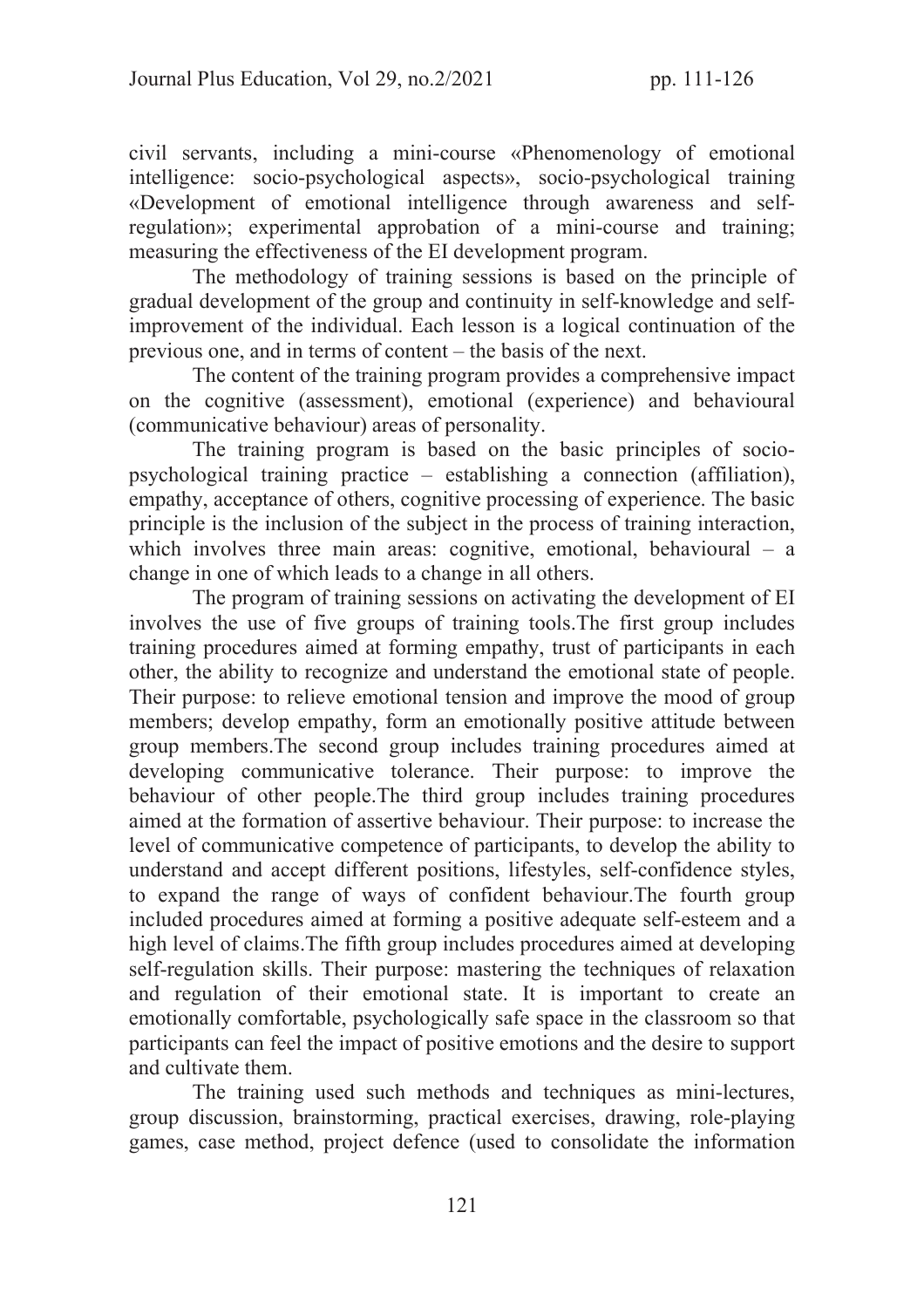obtained during the training) [5]. The results of the implementation of the program to promote the development of EI were analyzed according to objective and subjective evaluation criteria. The training was implemented in a logical sequence. The result expected after the training: participants should change their attitude to themselves, have new life goals and confidence that they can be achieved, there will be a rethinking of life values, their professional activities and will be treated as an opportunity development and self-realization of the individual. After the training, an analysis and comparison of changes that occurred in satisfaction with professional activities in the experimental group that participated in the training, with the indicators of the control group participants who did not participate in the training (Table 1).

According to the results of primary data processing of the study of EI indicators conducted before and after the implementation of the experimental program (calculation of mean values, standard deviation of asymmetry and excess coefficients), it was found that empirical data obtained by Emin questionnaire correspond to normal data distribution. This makes it possible to use the methods of parametric statistics as a means of studying experimental indicators. According to the results of calculating the Student's t-test for dependent samples, significant differences in the indicators of EI of the experimental group compared with the control group (Table 2).

# *Table 1*

# Comparative analysis of satisfaction with professional activity by employees of the employment service before and after the formative experiment

| The name of the scale                                      | Experimental group |              | Control group |              |
|------------------------------------------------------------|--------------------|--------------|---------------|--------------|
|                                                            | Before the         | After<br>the | Before the    | After<br>the |
|                                                            | experiment         | experiment   | experiment    | experiment   |
| Interest in work                                           | 2,1                | $2.9*$       | 2,1           | 2,2          |
| Satisfaction with achievements in work                     | 1,9                | $2,8*$       | 2,0           | 2,0          |
| Satisfaction with working conditions                       | 2,0                | $2,7*$       | 2,0           | 2,0          |
| relationships<br>with<br>Satisfaction<br>with<br>employees | 2,1                | $2,9*$       | 2,2           | 2,3          |
| Satisfaction with the relationship<br>with<br>management   | 1,9                | $2,6*$       | 2,0           | 1,9          |
| Professional responsibility                                | 2,1                | $2,7*$       | 1,9           | 2,0          |
| The level of claims in professional activities             | 2,1                | $2,5*$       | 2,0           | 2,0          |
| The advantage of the work performed over<br>high earnings  | 1,9                | $2,4*$       | 1,7           | 1,6          |
| Overall job satisfaction                                   | 2,0                | $2,7*$       | 2,1           | 2,2          |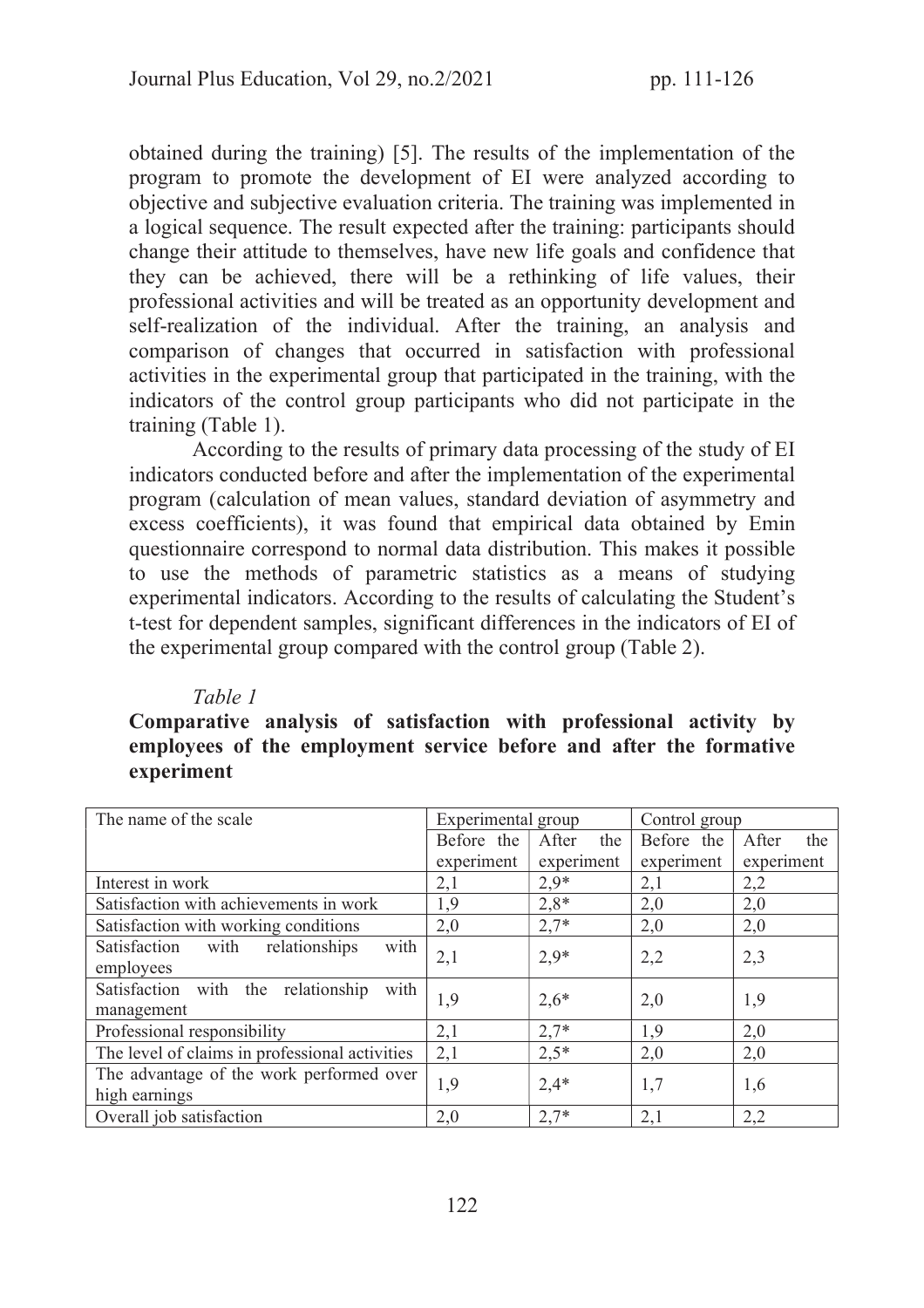| Components  | Experimental group  |                                                            |       |       | Control group                              |                                                     |       |              |
|-------------|---------------------|------------------------------------------------------------|-------|-------|--------------------------------------------|-----------------------------------------------------|-------|--------------|
| of EI       | Before the          | After<br>the<br>Journal PANE Education - Xol 29, no.2/2021 |       |       | Before the<br>experiment<br>$(M\pm\sigma)$ | After<br>the<br>experiment   terit<br>(MPP) 111-126 |       | $\mathbf{p}$ |
| <b>IPEI</b> | 39,88<br>$\pm 8,61$ | 42,15<br>$\pm 7,69$                                        | 3,019 | 0,005 | 38,94<br>$\pm 6,06$                        | 38,97<br>±6,19                                      | 0,050 | 0,960        |
| EC          | 11,15<br>±2,92      | 11,48<br>±2,95                                             | 1,000 | 0,325 | 10,32<br>±2,47                             | 10,06<br>±2,64                                      | 0,931 | 0,358        |
| <b>UOE</b>  | 15,94<br>±4,19      | 17,24<br>$\pm 3,52$                                        | 2,089 | 0,005 | 16,29<br>±3,23                             | 16,56<br>$\pm 3,33$                                 | 0,646 | 0,523        |
| <b>ME</b>   | 12,79<br>$\pm 3,85$ | 13,42<br>±3,47                                             | 2,443 | 0,020 | 12,32<br>$\pm 2,73$                        | 12,35<br>$\pm 2,77$                                 | 0,239 | 0,812        |
| IEI         | 39,09<br>$\pm 8,07$ | 41,30<br>±6,93                                             | 3,078 | 0,004 | 40,32<br>±6,39                             | 40,26<br>$\pm$ 5,92                                 | 0,186 | 0,853        |
| <b>UPE</b>  | 21,12<br>±4,91      | 22,03<br>±4,79                                             | 2,734 | 0,010 | 21,38<br>$\pm 3,67$                        | 21,12<br>±3,47                                      | 1,507 | 0,141        |
| <b>MPE</b>  | 17,97<br>±4,38      | 19,27<br>$\pm 3,28$                                        | 2,363 | 0,024 | 18,94<br>±3,49                             | 19,15<br>$\pm 3,35$                                 | 0,698 | 0,490        |
| <b>UE</b>   | 37,06<br>±7,94      | 39,27<br>±7,32                                             | 3,061 | 0,004 | 37,68<br>±5,09                             | 37,68<br>$\pm$ 5,64                                 | 0,000 | 1,000        |
| EM          | 41,91<br>$\pm 8,35$ | 44,18<br>±7,18                                             | 2,989 | 0,005 | 41,59<br>$\pm 7,06$                        | 41,56<br>±6,89                                      | 0,062 | 0,951        |

*Table 2.Emotional intelligence indicators according to the results of the study of the experimental and control groups (Student's t-test for dependent samples)*

Note. Significant discrepancies at the level of  $p<0.05$  and above are indicated in bold. IPEI – intrapersonal emotional intelligence; EC – expression control; UOE – understanding of their own emotions; ME – management of own emotions; EI – emotional intelligence; IEI – interpersonal emotional intelligence; UPE – understanding other people's emotions; MPE – managing other people's emotions; UE – understanding of emotions; EM – emotion management.

According to the data, the indicators of the ability to understand and manage one's own emotions, the emotions of others – significantly increased among the representatives of the experimental group after the implementation of the program for the development of EI.

Comparing the results of the experimental and control groups, gave grounds to state the effectiveness of experimental influences using the development of EI in training groups on the indicators of EI of employees of the public employment service. According to the indicators of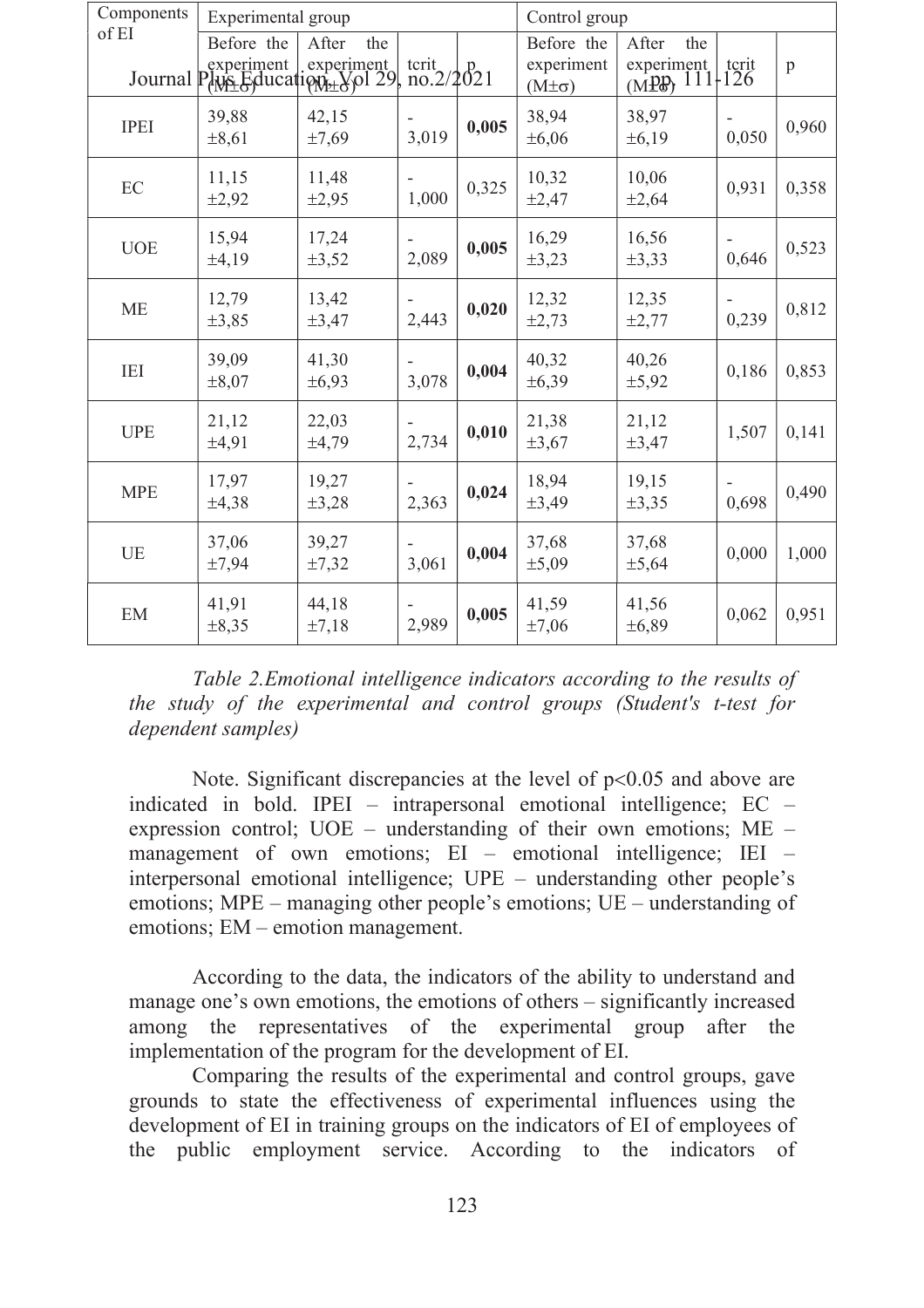communicative behaviour, which is included in the formula for calculating the coefficient of satisfaction with the relationship, there are also some differences between the data of the study of the experimental and control groups.

The effectiveness and efficiency of the art therapeutic effect were also confirmed by the results of evaluating the informativeness and pragmatism of the content of training sessions by participants of the experiment.

According to the subjective criterion based on the results of the survey (in the form of a written self-report), the vast majority of responses (87.4%) indicate positive changes in the field of integration into intragroup relations and relationships. No negative or unproductive changes associated with participation in the experiment were recorded. Meaningless answers, which indicate a passive perception of experimental influences, were recorded in 7.1% of experimental participants.

According to the criterion of informativeness, the content of answers to the following questions was analyzed: «What impact did the special course and training on the development of EI have on you?», «What changes do you plan to make in the process of communicating with colleagues?». Content analysis of answers to the question «What impact did the special course and training on the development of EI have on you?» showed that 87.4% of participants in the experiment increased interest in the emotional experiences of other members of the group, 78.2% decreased indifference to the emotional states of others, 82.8% of participants increased understanding of their emotional states.

Thus, based on the obtained data, we claim that the proposed program for the development of EI promotes socio-psychological reflection of emotional experiences and awareness of communicative choices at the level of constructive intrapersonal transformations in the behavioural sphere.

# Conclusion

Summarizing and analyzing existing approaches to understanding the concept of EI, we formulate it as an integrative ability of the individual, which is the ability to feel, distinguish, name emotions and manage them through awareness and self-regulation.

The psychological factors of EI of employees of the state employment service include temperament, character, motivation, perception, assimilation, beliefs, attitudes, information processing, confidence in their emotional competence, emotional knowledge and skills, the manifestation of EI depending on the environment.

Emotional intelligence is not a permanent sign and therefore it can be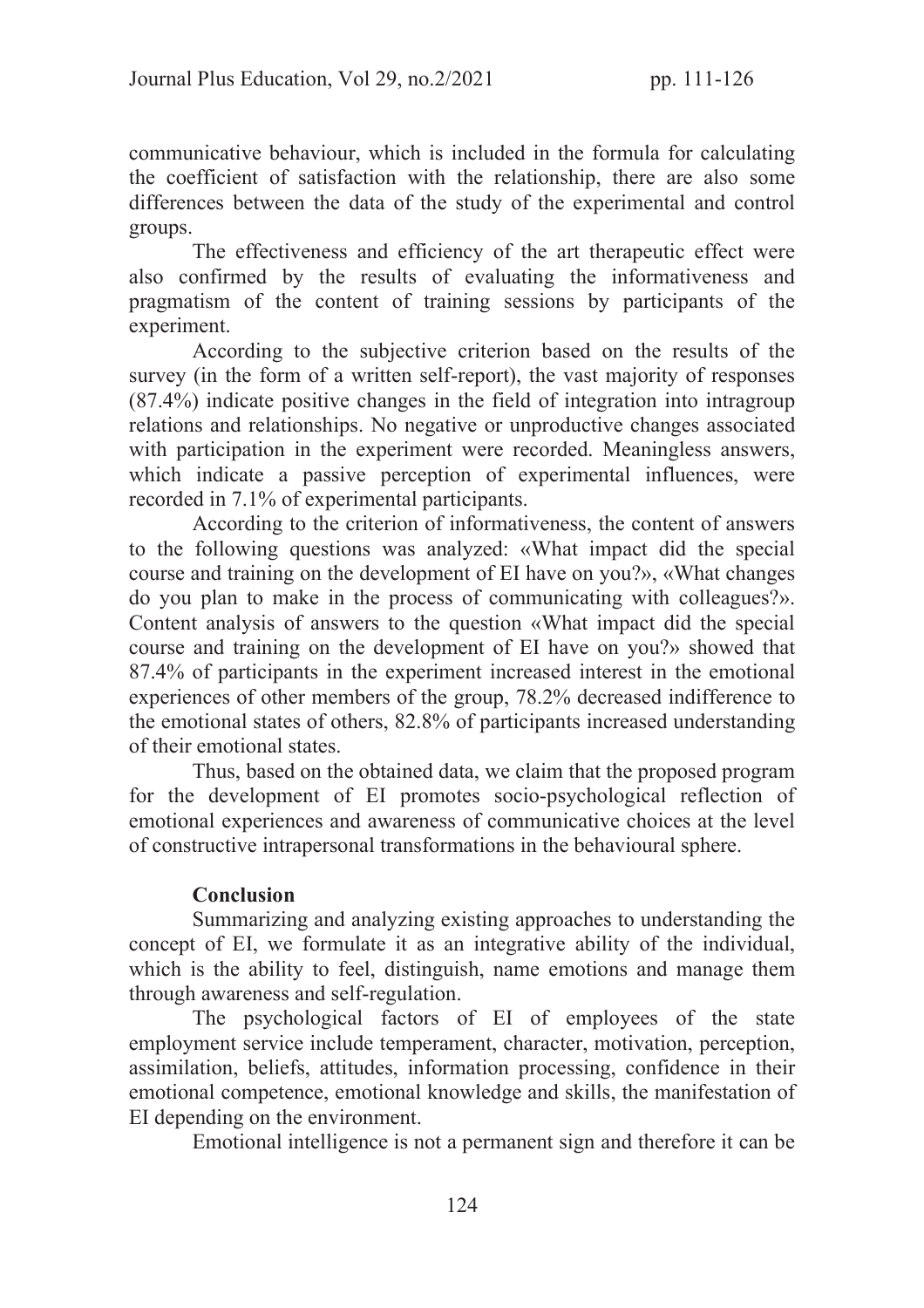developed throughout life. However, it is important to remember that everything you learn needs constant use because only by putting your knowledge into practice do you gain new skills, experience and growth, otherwise new achievements will leave you very quickly. Therefore, for the development of EI, it is necessary to constantly work on yourself. activation of the development of EI depends on the expansion of ideas about it, the role in their own lives; developing skills to manage their own emotions; understanding other people's emotions, which will contribute to the process of successful and effective professional activity.

Methodological support for the development of EI of employees of the state employment service included the development of a program to promote the development of EI of employees of the state employment service.

The structure of the program, which consists of two parts: a minicourse aimed at developing the cognitive and motivational sphere of the participants of the experiment, and socio-psychological training, which provides a comprehensive impact on cognitive (assessment), emotional (experience) and behavioural (communicative) behaviour) sphere of personality. The internal concept of training is expressed in the dyad – «awareness of experiences – awareness of choice», which reflects the student's perception as a subject of emotions, and focused on the harmonization of internal (assessment, experience) and external (status positions).

According to the survey, the vast majority of participants observed positive changes in the field of integration into intra-group relations and relationships – increasing interest in the emotional experiences of other group members, reducing indifference to the emotional states of others, increasing the ability to understand and effectively manage their emotional states.

# References:

- Andreeva I.N. Emotional intelligence: research of the phenomenon. *Questions psychologists*, 2006. № 3. pp. 78–86.
- Breus Yu. V. Emotional Intelligence as an official of the professional development of the maybutt social professions at the head of the family: author. dis. ... Cand. psychol. Sciences: 19.00.07; Kiev. Univ. by B. Grіnchenko. Kiev. 2015. 20 p.
- Zarytska V.V. Theoretical and methodological foundations of emotional intelligence in the context of professional training: a monograph. Classic. private un-t. Zaporozhye: KPU Publishing House. 2010. 304 p.